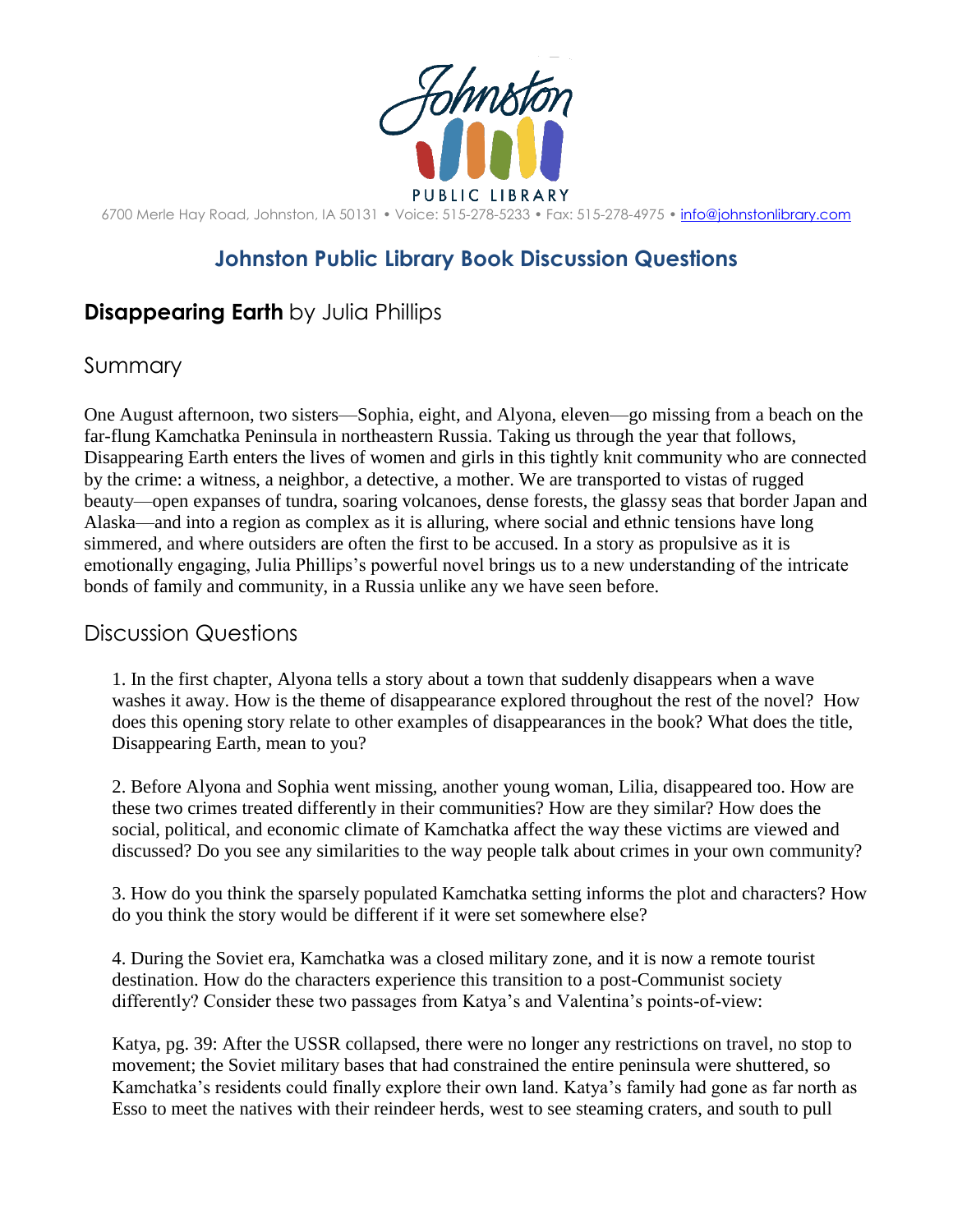caviar out of what had become unpatrolled lakes. She spent her youth in the brief reckless period between the Communists' rigidity and Putin's strength, and though she had grown into a boundary enforcer, inspecting imports and issuing citations, within herself there remained a post-Soviet child. Some part of her did crave the wild.

Valentina, pg. 52: She grew up knowing the region at its best. Military funding used to stuff the stores with food. There were no vagrants, then, no salmon poachers, and no planes but Soviet military jets overhead. The peninsula was so tightly defended that even other Russians needed government permission to enter. But when the country changed, Kamchatka went down with it. A whole civilization lost. Valentina was sorry for her daughter, for all the children, who would grow up without the love of a motherland.

5. Discuss the theme of violence against women in the novel. What kinds of violence are represented in the book? What role does violence play in these women's lives? What forms of violence are seen in public, and which take place in private?

6. The book is centered on one specific act of violence—the disappearance of the Golosovsky sisters. How does this crime affect the rest of the characters in the novel and the community of Kamchatka in its entirety?

7. Consider the following conversation between Chander and Ksyusha on pg 73:

"You haven't noticed by now that you can't trust them? They don't care about us the same way they care about themselves.' Ksyusha waited for Chander to voice an exception: Ruslan. He did not. In her thoughts, Ruslan slipped from a man she should defend to a man who might abandon—Ruslan could leave her so much more easily than she could leave him."

How does Ksyusha's relationship with Chander compare to her relationship with Ruslan? What draws her to each man? How do power dynamics factor into her relationships? What other examples of power dynamics are explored throughout the novel?

8. In addition to the white Russians, many indigenous communities and migrants live in Kamchatka. Discuss how the indigenous and migrant communities are viewed and treated. How does this affect how the police investigate the disappearances? Discuss Zoya's attraction to the migrant construction workers. How does this compare to the other perspectives of migrants in the book?

9. The novel is written from the points of view of many different women. How are these women connected, and what draws them apart? Which woman's story was the most memorable to you?

10. Examine the structure of Disappearing Earth. Why do you think Phillips decided to tell the story month by month and from different perspectives? How does this format help dissect a community in its entirety? How does the tension surrounding the investigation progress as the year goes on/the book progresses?